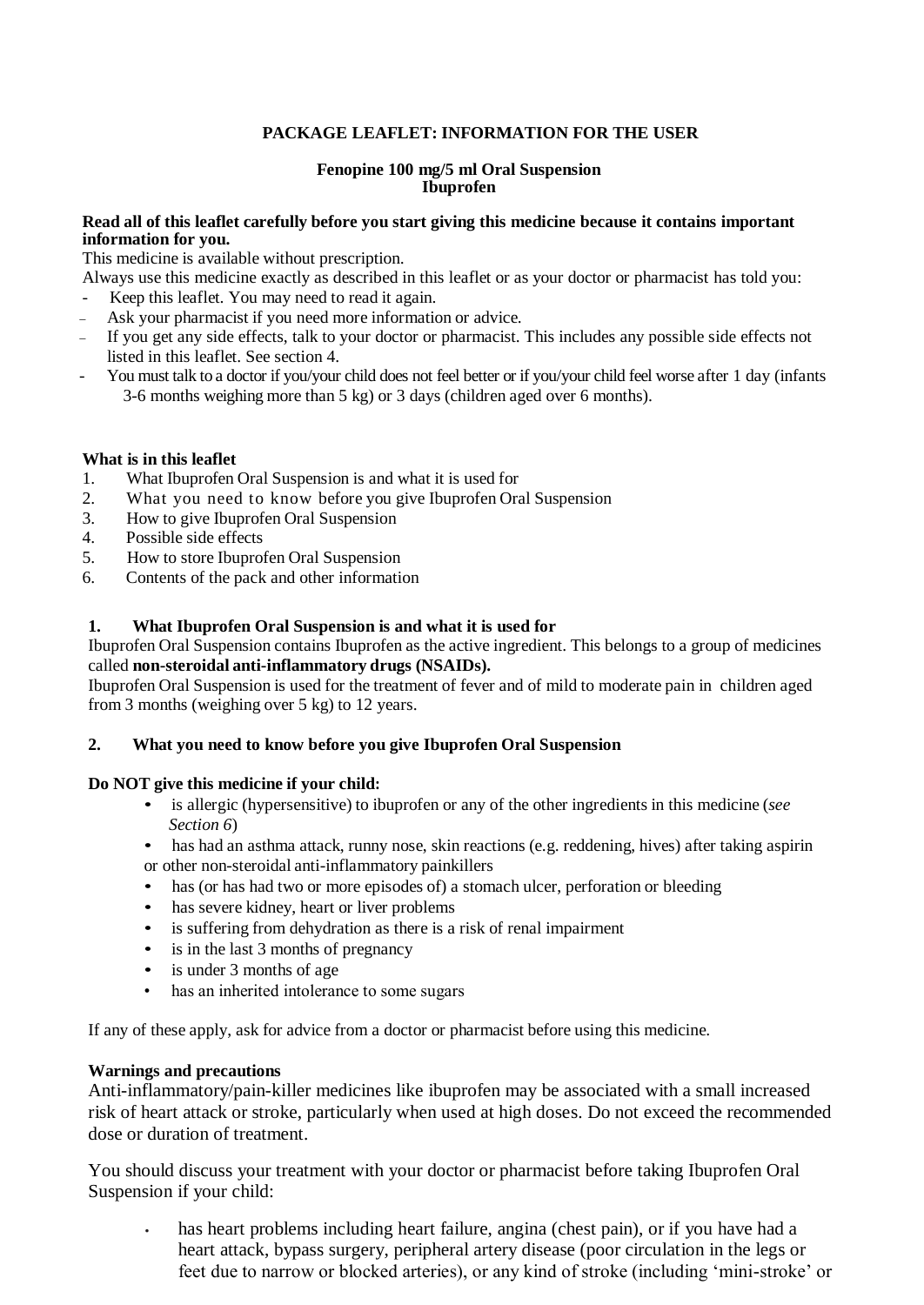transient ischaemic attack "TIA").

- **•** has high blood pressure, diabetes, high cholesterol, have a family history of heart disease or stroke, or if you are a smoker.
- has liver, kidney or bowel problems
- has lupus (SLE) or a mixed connective tissue disease
- has a chronic inflammatory bowel disease such as ulcerative colitis, Crohn's disease
- has asthma or allergic diseases of the lungs
- has chicken-pox (it is advisable to avoid using this medicine during chicken-pox)
- has an infection please see heading "Infections" below.

# Skin reactions

Serious skin reactions have been reported in association with Ibuprofen Oral Suspension treatment. You should stop taking Ibuprofen Oral Suspension and seek medical attention immediately, if you develop any skin rash, lesions of the mucous membranes, blisters or other signs of allergy since this can be the first signs of a very serious skin reaction. See section 4.

# **Infections**

Ibuprofen Oral Suspension may hide signs of infections such as fever and pain. It is therefore possible that Ibuprofen Oral Suspension may delay appropriate treatment of infection, which may lead to an increased risk of complications. This has been observed in pneumonia caused by bacteria and bacterial skin infections related to chickenpox. If you take this medicine while you have an infection and your symptoms of the infection persist or worsen, consult a doctor without delay.

# **Other medicines and Ibuprofen Oral Suspension**

Tell your doctor or pharmacist if your child is taking, has recently taken or might take any other medicines, including medicines obtained without a prescription. Ibuprofen Oral Suspension may affect or be affected by some medicines. For example:

- **Diuretics** (drug to help you pass water)
- **•** Medicines that are **anti-coagulants** (i.e. thin blood/prevent clotting e.g. aspirin/acetylsalicylic acid, warfarin, ticlopidine)
- **•** Medicines that reduce **high blood pressure**
- **Mifepristone** (drugs to bring about an abortion)
- **Lithium** or **Selective serotonin reuptake inhibitors** (SSRI's e.g. Fluoxetine used to treat mood disorders)
- **Methotrexate** (used to treat rheumatoid arthritis, psoriasis and some cancers)
- **Zidovudine** (used to treat HIV)
- **Corticosteroids** (anti-inflammatory drugs, such as prednisone)
- **Cardiac glycosides** (drugs used in the treatment of heart problems, such as Digoxin)
- **Ciclosporin** or **Tacrolimus** (used to suppress the body's immune system)
- **Quinolone antibiotics** (used to treat a wide range of infections e.g. Ciprofloxacin)
- any other **Ibuprofen preparations or NSAID painkillers***,* including those you can buy without a prescription.

Some other medicines may also affect or be affected by the treatment of Ibuprofen Oral Suspension. You should therefore always seek the advice of your doctor or pharmacist before you use Ibuprofen Oral Suspension with other medicines.

The following additional information is relevant to the active ingredient, ibuprofen.

# **Taking Ibuprofen Oral Suspension with food and drink**

If possible you should not drink alcohol during treatment with Ibuprofen Oral Suspension, as side effects, particularly those that affect the gastro-intestinal tract or the central nervous system may be increased.

# **Pregnancy and breast-feeding**

Ibuprofen should NOT be taken during the last 3 months of pregnancy, as it may be harmful to the unborn child. Pregnant women intending to use this product should seek medical advice before use as it should only be taken on doctor's advice during the first 6 months of pregnancy.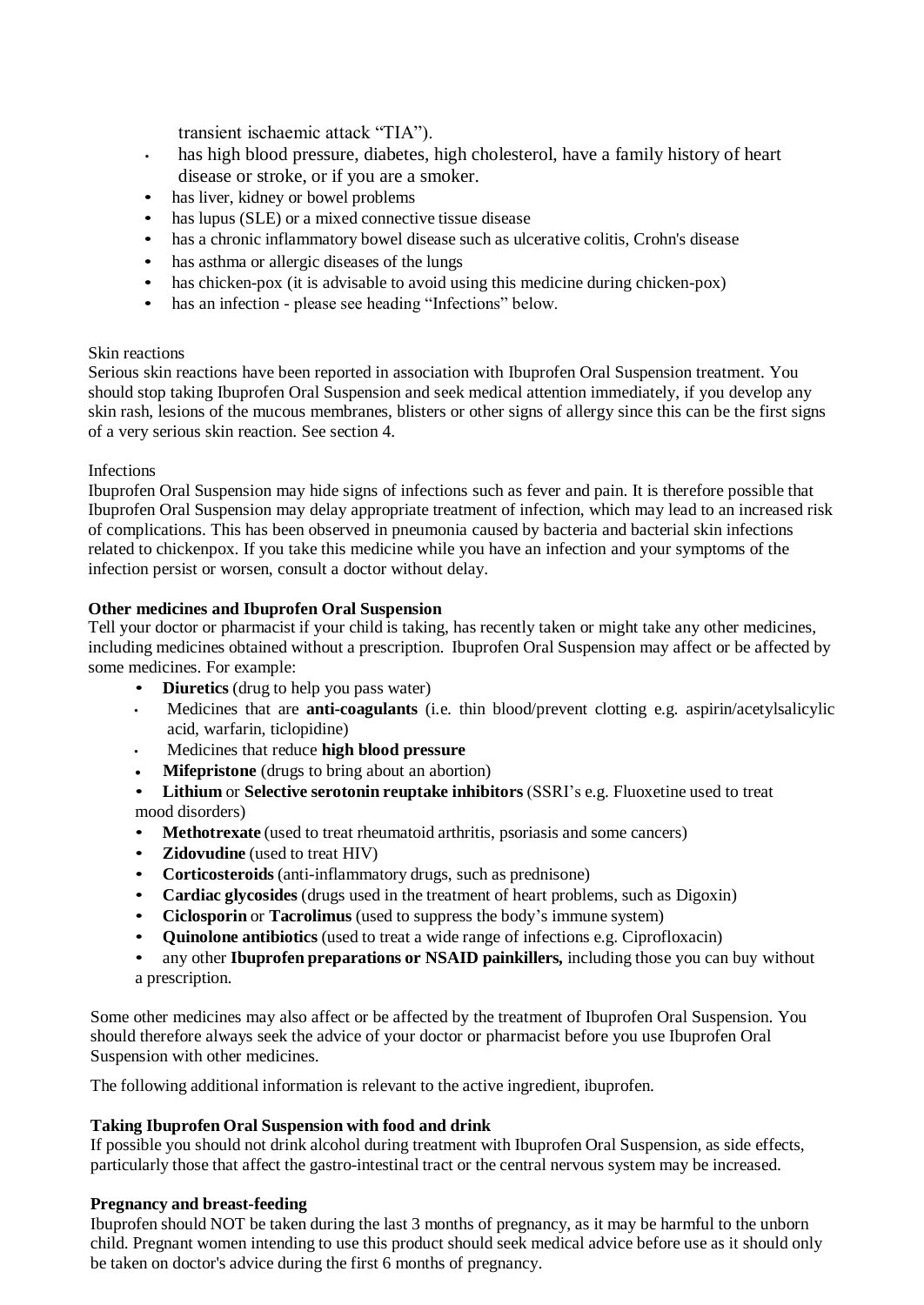Only a small amount of ibuprofen and its breakdown products pass into breast milk. As no harmful effects to infants are known to date, it is not usually necessary to stop breast-feeding during **short – term** use of ibuprofen at the recommended doses.

Ibuprofen Oral Suspension belongs to a group of medicines (NSAIDs) which may impair fertility in women. This effect is reversible on stopping the medicine.

## **Driving and using machines**

Ibuprofen may cause drowsiness and dizziness. Make sure your reactions are normal before driving, operating machinery or doing other jobs which could be dangerous if you are not fully alert.

## **Ibuprofen Oral Suspension contains Maltitol (E965), Sodium methyl hydroxybenzoate (E219), Sodium propyl hydroxybenzoate (E217) and propylene glycol**

• **Maltitol** may have a mild laxative effect (calorific value 2.3 kcal/g). If you have been told by your doctor that you or your child have an intolerance to some sugars, contact your doctor before taking/giving this medicine.

• **Sodium methyl hydroxybenzoate (E219) and Sodium propyl hydroxybenzoate (E217)** may cause allergic reactions (possibly delayed).

• This medicine contains 5.2 mg **propylene glycol** in each 5 ml which is equivalent to 0.832 mg/g.

• This medicine contains less than 1 mmol **sodium** (23 mg) per 5 ml dose, that is to say essentially 'sodium-free'.

# **3. How to give Ibuprofen Oral Suspension**

Always take this medicine exactly as described in this leaflet or as your doctor or pharmacist has told you. Check with your doctor or pharmacist if you are not sure.

**Shake the bottle well before measuring the dose.** A double-ended spoon with measures of 2.5 ml and 5 ml is provided to ensure accuracy.

Doses should be given approximately every 6-8 hours.

If in children aged from 6 months this medicinal product is required for more than 3 days, or if symptoms worsen, a doctor should be consulted.

For infants aged 3 - 5 months medical advice should be sought if symptoms worsen or not later than 24 hours if symptoms persist.

This medicine should **NOT** be given if your child weighs less than 5 kg. The usual daily dose in children is 20-30 mg per kg of bodyweight in divided doses.

| $3 - 6$ months            | One 2.5 ml dose (50 mg) taken 3 times in 24 hours            |
|---------------------------|--------------------------------------------------------------|
| (weighing more than 5 kg) |                                                              |
| $6 - 12$ months           | One 2.5 ml dose (50 mg) taken 3 times in 24 hours            |
| (weighing $8 - 10$ kg)    |                                                              |
| $1 - 3$ years             | One 5.0 ml dose $(100 \text{ mg})$ taken 3 times in 24 hours |
| (weighing $10 - 15$ kg)   |                                                              |
| $4 - 6$ years             | One 7.5 ml dose (150 mg) taken 3 times in 24 hours           |
| (weighing $15 - 20$ kg)   |                                                              |
| $7 - 9$ years             | One 10 ml dose (200 mg) taken 3 times in 24 hours            |
| (weighing $20 - 30$ kg)   |                                                              |
| $10 - 12$ years           | One 15 ml dose (300 mg) taken 3 times in 24 hours            |
| (weighing $30 - 40$ kg)   |                                                              |

**For oral administration and short term use only.** The lowest effective dose should be used for the shortest duration necessary to relieve symptoms. If you have an infection, consult a doctor without delay if symptoms (such as fever and pain) persist or worsen (see section 2).

# **WARNING: DO NOT EXCEED THE STATED DOSE**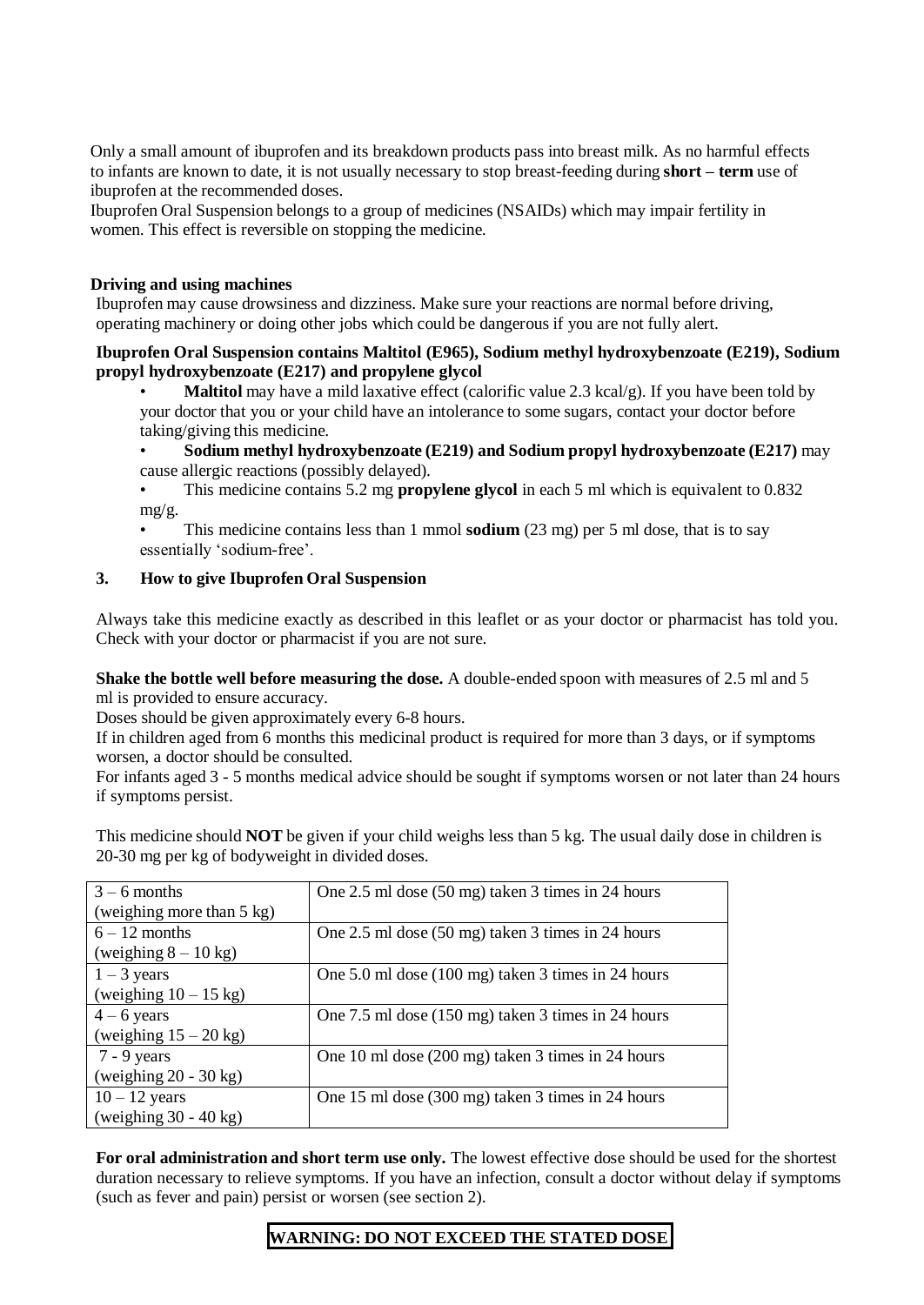# **If you forget to give Ibuprofen Oral Suspension**

If you forget to give a dose, give it as soon as you remember, unless it is almost time for the next dose. Never give a double dose to make up for the missed dose.

# **If you give more Ibuprofen Oral Suspension than you should**

If your child or someone else accidentally takes more Ibuprofen Oral Suspension than the stated dose (an overdose), always contact a doctor or nearest hospital to get an opinion of the risk and advice on action to be taken and take the bottle with you if you can.

The symptoms can include nausea, stomach pain, vomiting (may be blood streaked), headache, ringing in the ears, confusion and shaky eye movement. At high doses, drowsiness, chest pain, palpitations, loss of consciousness, convulsions (mainly in children), weakness and dizziness, blood in urine, cold body feeling, and breathing problems have been reported.

# **4. Possible side effects**

Like all medicines, this medicine can cause side-effects, although not everybody gets them. The most common side-effect is irritation of the stomach which can cause problems in some patients.

# **If your child suffers from the following, stop giving the medicine and seek immediate medical help:**

- Passing blood in their faeces (stools/motions)
- Passing black tarry stools
- Vomiting blood or dark particles that look like ground coffee
- Unexplained wheezing, shortness of breath, skin rash (which may be severe and include blistering or peeling of the skin), itching or bruising, lightheadedness, racing of the heart or fluid retention e.g. swollen ankles, not passing enough urine
- Aseptic meningitis (stiff neck, headache, nausea, vomiting, fever and disorientation)
- Swelling of the face
- Ringing in the ears (tinnitus)
- Kidney problems

# **If your child experiences any of the following, stop giving the medicine and tell your doctor immediately:**

- If your child's skin starts to turn red or they develop a varied skin reaction or their skin starts to blister or peel, this is very rare.
- Unexplained stomach pain, indigestion, heartburn, feeling sick and/or vomiting
- Yellowing of the eyes and/or skin
- Severe sore throat with high fever or unexplained bleeding, bruising and tiredness

# **Other unusual effects may include the following: Uncommon (may affect up to 1 in 100 people):**

- Headache, dizziness, sleeplessness, agitation, irritability or tiredness
- Ulcers (sometimes with bleeding)

## **Rare (may affect up to 1 in 1,000 people):**

• Flatulence, diarrhoea or constipation

## **Very Rare (may affect up to 1 in 10,000 people):**

- Occasionally hypersensitivity reactions may occur which can cause skin rashes as well as asthma attacks, swelling of the tongue and breathlessness
- Liver problems may occur with ibuprofen
- Crohn's disease or ulcerative colitis or other stomach problems may be exacerbated
- Ibuprofen may be associated with a small increased risk of heart attack ("myocardial infarction") or stroke. Any risk is more likely with high doses and prolonged treatment
- High blood pressure

## **Not known (frequency cannot be estimated from the available data):**